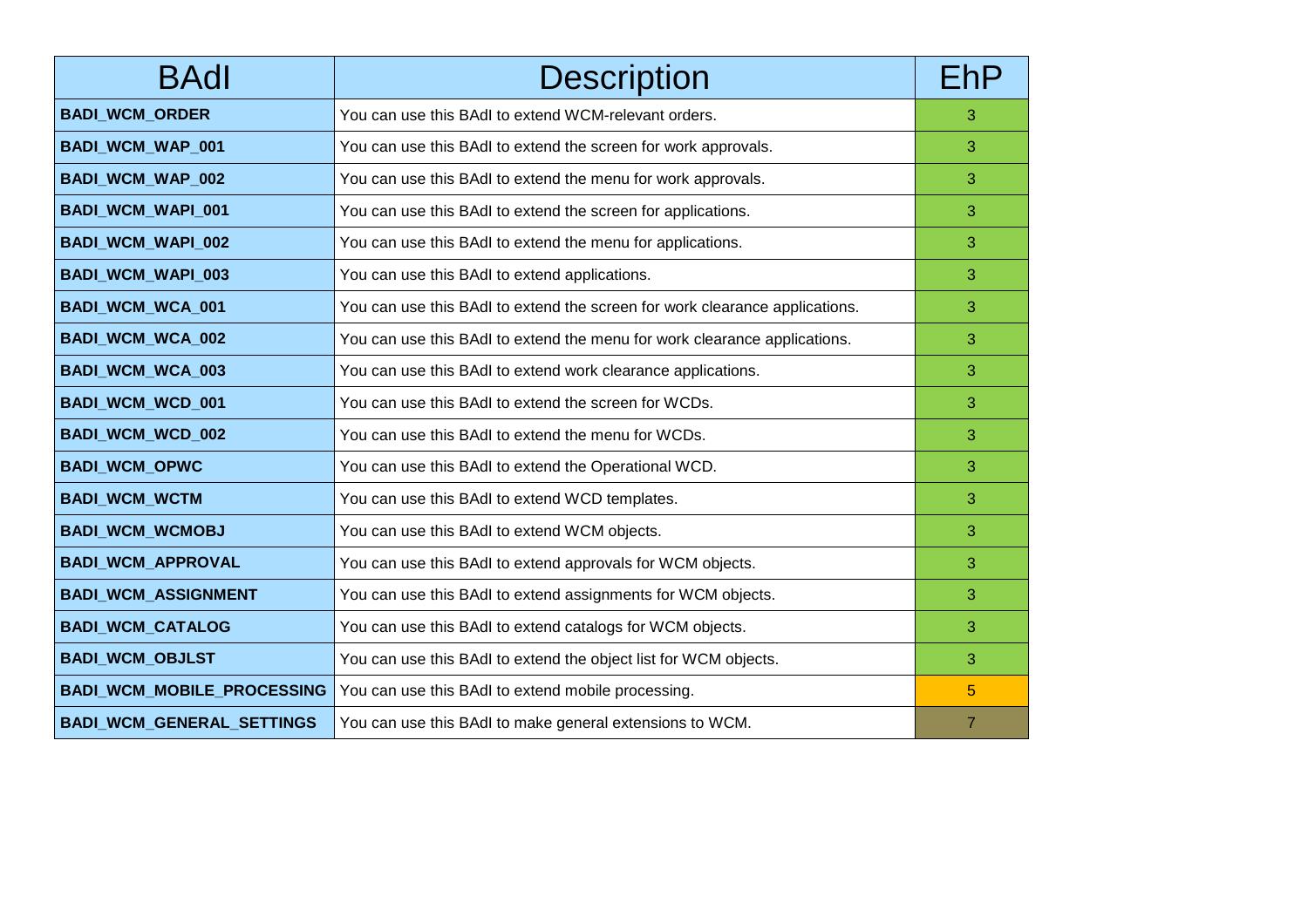| <b>BAdl</b>                | Method                        | <b>Description</b>                                                                                                                                                                              | EhP            |
|----------------------------|-------------------------------|-------------------------------------------------------------------------------------------------------------------------------------------------------------------------------------------------|----------------|
| <b>BADI_WCM_APPROVAL</b>   | <b>AUTOMATIC_ASSIGNMENT</b>   | You can use this method to automatically assign approvals to a WCM<br>object. The assignment is made when status PREP (Prepared) is set.                                                        | 5              |
| <b>BADI_WCM_APPROVAL</b>   | <b>CONTINUE_CHECK</b>         | You can use this method to check whether the dialog window can be<br>closed.                                                                                                                    | 3              |
| <b>BADI_WCM_APPROVAL</b>   | DELETE_CHECK                  | You can use this method to check whether the assignment of an approval<br>to the WCM object can be deleted.                                                                                     | 3              |
| <b>BADI_WCM_APPROVAL</b>   | <b>FCODE_DEACTIVATE</b>       | You can use this method to deactivate function codes. Deactivation occurs<br>at PBO.                                                                                                            | 3              |
| <b>BADI_WCM_APPROVAL</b>   | <b>ISSUE_CHECK</b>            | You can use this method to check whether an approval can be issued.                                                                                                                             | 3              |
| <b>BADI_WCM_APPROVAL</b>   | <b>REVOKE CHECK</b>           | You can use this method to check whether a granted approval can be<br>revoked again.                                                                                                            | 3              |
| <b>BADI_WCM_ASSIGNMENT</b> | <b>CONTINUE CHECK</b>         | You can use this method to check whether the dialog window can be<br>closed.                                                                                                                    | 3              |
| <b>BADI_WCM_ASSIGNMENT</b> | <b>CREATE CHECK</b>           | You can use this method to check whether a WCM object can be created.<br>If you want a WCM object to be created, set the return value to 0.                                                     | 6              |
| <b>BADI_WCM_ASSIGNMENT</b> | DELETE_CHECK                  | You can use this method to check whether an assignment can be deleted.                                                                                                                          | 3              |
| <b>BADI_WCM_ASSIGNMENT</b> | <b>FCODE DEACTIVATE</b>       | You can use this method to deactivate function codes. Deactivation occurs<br>at PBO.                                                                                                            | 3              |
| <b>BADI_WCM_ASSIGNMENT</b> | <b>ORDER_SELECTION_REDUCE</b> | You can use this method when assigning orders to the WCM object to<br>further restrict the selection of orders for the user.                                                                    | 3              |
| <b>BADI_WCM_ASSIGNMENT</b> | <b>WAP_SELECTION_REDUCE</b>   | You can use this method when assigning applications to work approvals or<br>work clearance applications to Operational WCDs, to further restrict the<br>selection of applications for the user. | 3              |
| <b>BADI_WCM_ASSIGNMENT</b> | <b>WAPI_SELECTION_REDUCE</b>  | You can use this method when assigning work approvals to orders or<br>applications, to further restrict the selection of work approvals for the user.                                           | 3              |
| <b>BADI_WCM_ASSIGNMENT</b> | <b>WCD_SELECTION_REDUCE</b>   | You can use this method when assigning Operational WCDs to work<br>clearance applications, to further restrict the selection of Operational<br>WCDs for the user.                               | 3              |
| <b>BADI_WCM_ASSIGNMENT</b> | <b>SELECT_CHECK</b>           | You can use this method to check whether WCM objects can be selected.<br>If you want WCM objects to be selected, set the return value to 0.                                                     | 6              |
| <b>BADI_WCM_CATALOG</b>    | <b>CONTINUE_CHECK</b>         | You can use this method to check whether the dialog box can be closed.                                                                                                                          | 3              |
| <b>BADI_WCM_CATALOG</b>    | DELETE_CHECK                  | You can use this method to check whether an entry can be deleted.                                                                                                                               | 3              |
| <b>BADI_WCM_CATALOG</b>    | <b>ENTRIES_ADD</b>            | You can use this method to add entries. The entries are added during the<br>creation process.                                                                                                   | $\overline{7}$ |
| <b>BADI_WCM_CATALOG</b>    | <b>FCODE_DEACTIVATE</b>       | You can use this method to deactivate function codes.<br>Deactivation occurs at PBO.                                                                                                            | 3              |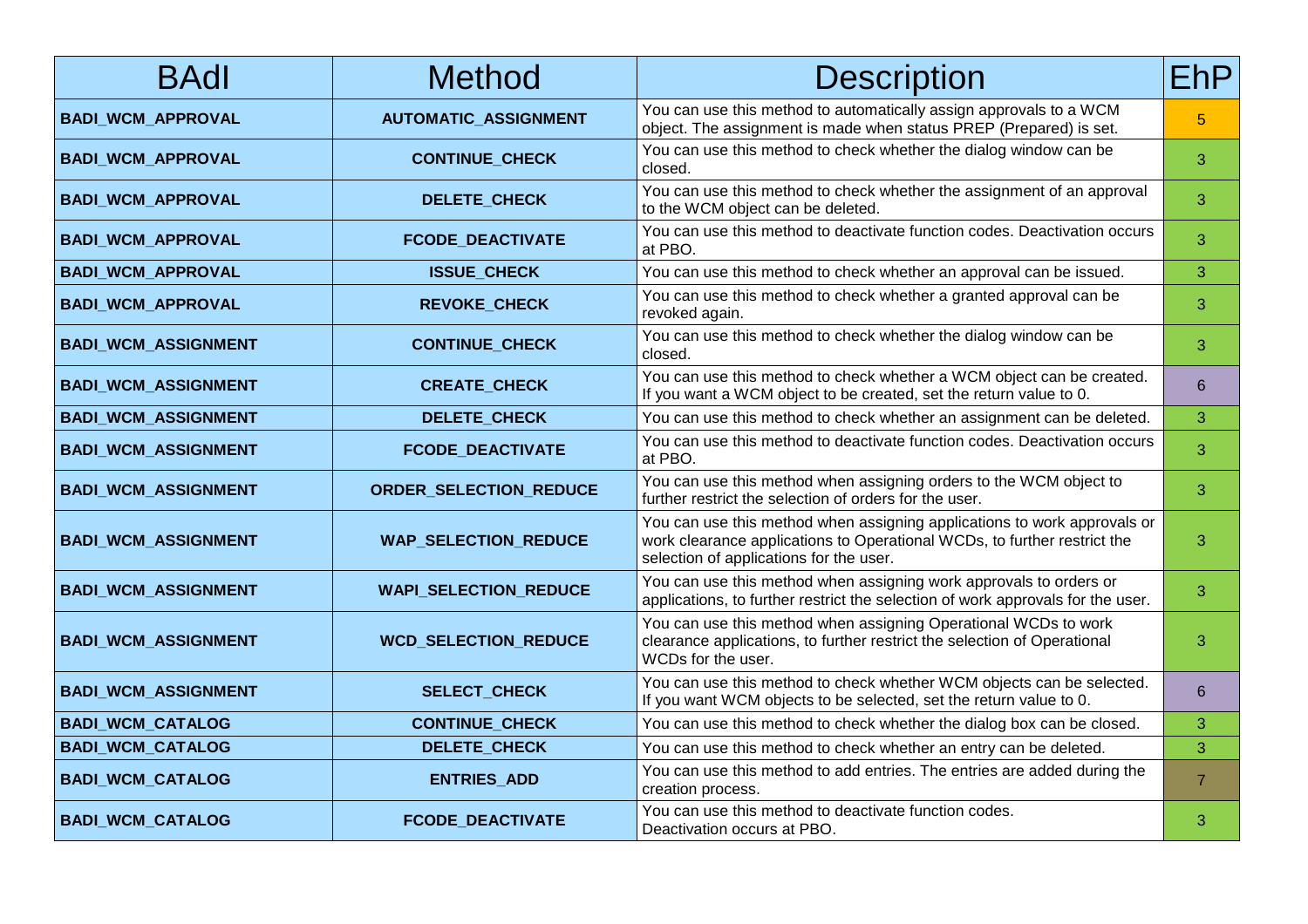| <b>BAdl</b>                       | <b>Method</b>                | <b>Description</b>                                                                                                                                     | EhP.           |
|-----------------------------------|------------------------------|--------------------------------------------------------------------------------------------------------------------------------------------------------|----------------|
| <b>BADI_WCM_CATALOG</b>           | <b>SORT</b>                  | You can use this method to define a sort sequence for the catalogs.<br>Sorting occurs each time you call the catalogs.                                 | 3              |
| <b>BADI_WCM_CATALOG</b>           | VALUATE_WITH_NO_CHECK        | You can use this method to check whether an entry can have the value<br>"No".                                                                          | 3              |
| <b>BADI_WCM_CATALOG</b>           | VALUATE_WITH_YES_CHECK       | You can use this method to check whether an entry can have the value<br>"Yes".                                                                         | 3              |
| BADI_WCM_MOBILE_PROCESSING        | <b>CONFIRM_MODIFY</b>        | You can use this method to change the confirmations for each user, that is,<br>for each mobile device.                                                 | $5\phantom{.}$ |
| BADI_WCM_MOBILE_PROCESSING        | JOB_USER_CHANGE              | You can use this method to change the user ID under which program<br>RIWC0022 is executed in the background.                                           | $5\phantom{.}$ |
| <b>BADI_WCM_MOBILE_PROCESSING</b> | <b>OPLST_MODIFY</b>          | You can use this method to change an operational list for mobile<br>processing.                                                                        | 5              |
| BADI_WCM_MOBILE_PROCESSING        | RIWC0021_ADDITIONAL_STEP     | You can use this method to add your own process step to the program<br>RIWC0021.                                                                       | $5\phantom{.}$ |
| <b>BADI_WCM_MOBILE_PROCESSING</b> | RIWC0021_FINALIZE_WORK       | You can use this method to carry out final work for program RIWC0021.                                                                                  | $5\phantom{.}$ |
| <b>BADI_WCM_MOBILE_PROCESSING</b> | RIWC0021_NEXT_STEP_CHANGE    | You use this method to change the next process step for an item to be<br>processed. The change is made when the item is transferred to the<br>archive. | $5\phantom{.}$ |
| <b>BADI_WCM_MOBILE_PROCESSING</b> | RIWC0021_PRELIMINARY_WORK    | You can use this method to perform your own preliminary work for program<br>RIWC0021.                                                                  | $5\phantom{.}$ |
| <b>BADI_WCM_MOBILE_PROCESSING</b> | RIWC0022_FINALIZE_WORK       | You can use this method to carry out final work for program RIWC0022.                                                                                  | $\overline{5}$ |
| <b>BADI_WCM_MOBILE_PROCESSING</b> | RIWC0022_PRELIMINARY_WORK    | You can use this method to perform your own preliminary work for program<br><b>RIWC0022.</b>                                                           | $\overline{5}$ |
| BADI_WCM_MOBILE_PROCESSING        | <b>SELECTION_MODIFY</b>      | You can use this method to change the selection of data to be transferred<br>for each user, that is, for each mobile device.                           | $5\phantom{.}$ |
| <b>BADI_WCM_OBJLST</b>            | <b>CONTINUE_CHECK</b>        | You can use this method to check whether the dialog box can be closed.                                                                                 | 3              |
| <b>BADI_WCM_OBJLST</b>            | <b>DELETE_CHECK</b>          | You can use this method to check whether an entry can be deleted.                                                                                      | 3              |
| <b>BADI_WCM_OBJLST</b>            | <b>ENTRIES_ADD</b>           | You can use this method to add entries. The entries are added during the<br>creation process.                                                          | $\overline{7}$ |
| <b>BADI_WCM_OBJLST</b>            | FCODE_DEACTIVATE             | You can use this method to deactivate function codes.<br>Deactivation occurs at PBO.                                                                   | 3              |
| <b>BADI_WCM_OBJLST</b>            | <b>SORT</b>                  | You can use this method to define a sort sequence for the object list.<br>Sorting occurs each time you call the object list.                           | 3              |
| <b>BADI_WCM_OPWC</b>              | COPY_MODEL_REDUCE            | You can use this method to restrict the items to be copied from the<br>template.                                                                       | 5              |
| <b>BADI_WCM_OPWC</b>              | <b>FUNCTION_TEXTS_MODIFY</b> | You can use this method to set the texts for the pushbuttons for the<br>operational cycle. Setting takes place at PBO.                                 | 3              |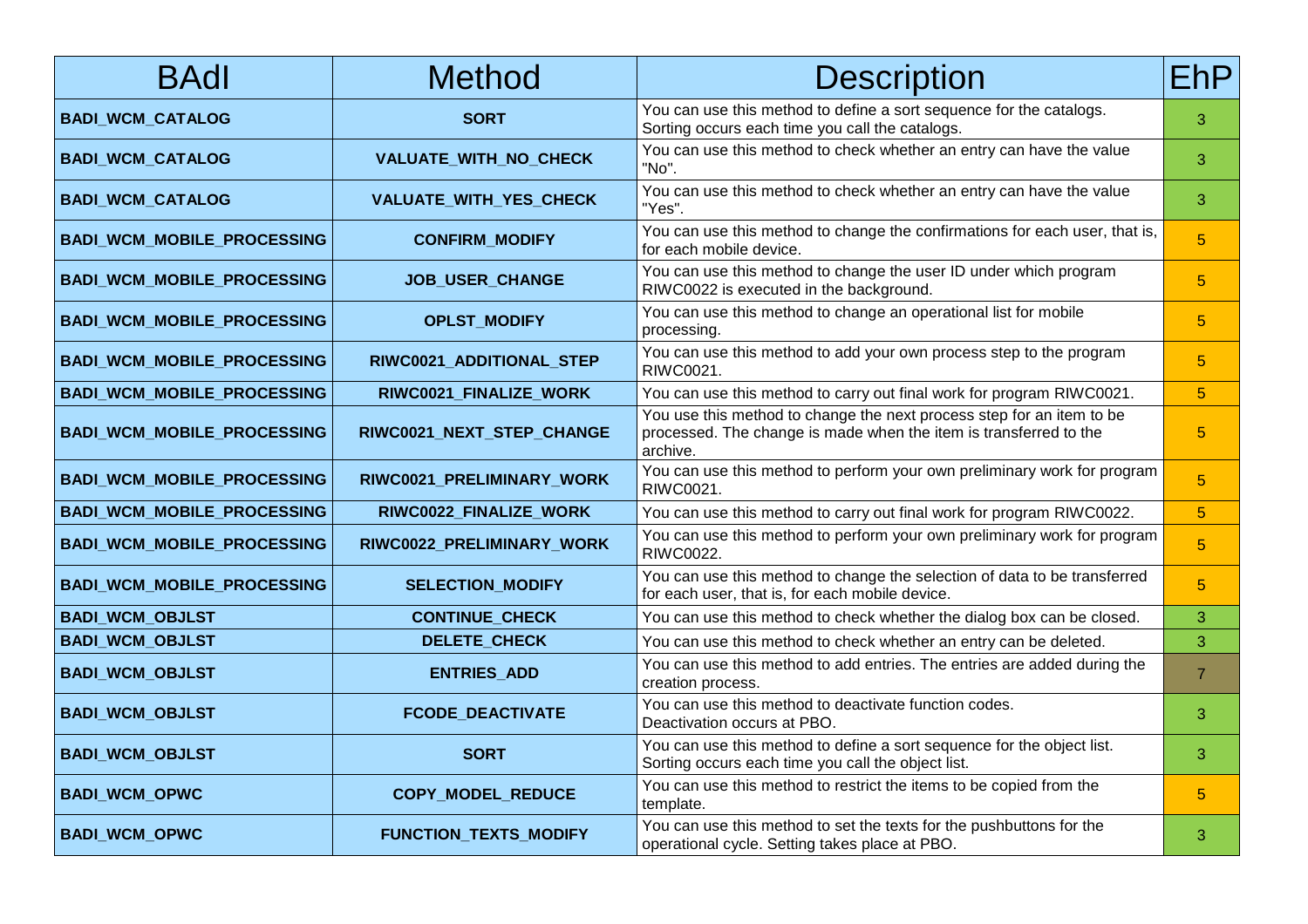| <b>BAdl</b>          | <b>Method</b>                  | <b>Description</b>                                                                                                                                                                                                                    | EhP.           |
|----------------------|--------------------------------|---------------------------------------------------------------------------------------------------------------------------------------------------------------------------------------------------------------------------------------|----------------|
| <b>BADI_WCM_OPWC</b> | <b>GRAPHICAL_SYSTEM_MODIFY</b> | You can use this method to change the data for graphic WCM planning at<br>the following times:<br>Before calling graphic WCM planning, After calling graphic WCM planning                                                             | 3              |
| <b>BADI_WCM_OPWC</b> | ITEM_DATA_INPUT_CHECK          | You can use this method to check whether an entry is allowed.                                                                                                                                                                         | 5 <sup>5</sup> |
| <b>BADI_WCM_OPWC</b> | <b>ITEM_STATUS_BTG_CHECK</b>   | You can use this method to check whether the system status "Tag (BTG)"<br>can be set.                                                                                                                                                 | 3              |
| <b>BADI_WCM_OPWC</b> | ITEM_STATUS_BTUG_CHECK         | You can use this method to check whether the system status "Untag<br>temporarily (BTUG)" can be set.                                                                                                                                  | 3              |
| <b>BADI_WCM_OPWC</b> | ITEM_STATUS_BUG_CHECK          | You can use this method to check whether the system status "Untag<br>(BUG)" can be set.                                                                                                                                               | 3              |
| <b>BADI_WCM_OPWC</b> | ITEM_STATUS_ETG_CHECK          | You can use this method to check whether the system status "Tagged<br>(ETG)" can be set.                                                                                                                                              | 3              |
| <b>BADI_WCM_OPWC</b> | ITEM_STATUS_ETUG_CHECK         | You can use this method to check whether the system status "Temporarily<br>untagged (ETUG)" can be set.                                                                                                                               | 3              |
| <b>BADI_WCM_OPWC</b> | ITEM_STATUS_EUG_CHECK          | You can use this method to check whether the system status "Untagged<br>(EUG)" can be set.                                                                                                                                            | 3              |
| <b>BADI_WCM_OPWC</b> | ITEM_STATUS_INAC_CHECK         | You can use this method to check whether an item can be deactivated.                                                                                                                                                                  | 3              |
| <b>BADI_WCM_OPWC</b> | ITEM_STATUS_PROT_CHECK         | You can use this method to check whether operational protection can be<br>set.                                                                                                                                                        | 3              |
| <b>BADI_WCM_OPWC</b> | ITEM_STATUS_PTAG_CHECK         | You can use this method to check whether the system status "Tag Printed<br>(PTAG)" can be set.                                                                                                                                        | 3              |
| <b>BADI_WCM_OPWC</b> | ITEM_STATUS_PTST_CHECK         | You can use this method to check whether the system status "Test Tag<br>Printed (PTST)" can be set.                                                                                                                                   | 3              |
| <b>BADI_WCM_OPWC</b> | ITEM_STATUS_RESET_PROT_CHECK   | You can use this method to check whether operational protection can be<br>revoked.                                                                                                                                                    | 3              |
| <b>BADI_WCM_OPWC</b> | ITEM_SWITCHING_FINALIZE        | You can use this method to carry out work after items were switched.                                                                                                                                                                  | $5\phantom{.}$ |
| <b>BADI_WCM_OPWC</b> |                                | You can use this method to run a customer-specific simulation on the<br><b>MAINTENANCE_SCREEN_SIMULATION</b>   maintenance screen. When you prepare the work clearance document, the<br>system performs the simulation automatically. | 3              |
| <b>BADI_WCM_OPWC</b> | <b>MAINTENANCE_SCREEN_SORT</b> | You can use this method to define a sort sequence for the items on the<br>maintenance screen. Sorting occurs each time you switch to the<br>maintenance screen.                                                                       | 3              |
| <b>BADI_WCM_OPWC</b> | <b>PASTE_REDUCE</b>            | You can use this method to restrict the items to be copied from the<br>clipboard.                                                                                                                                                     | 5              |
| <b>BADI_WCM_OPWC</b> | PHBLNR_INPUT_CHECK             | You can use this method to check whether an entry is allowed.                                                                                                                                                                         | 3              |
| <b>BADI_WCM_OPWC</b> | PHBLNR_VALUE_HELP              | You can use this method to define a customer-specific input help for the<br>lock.                                                                                                                                                     | 3              |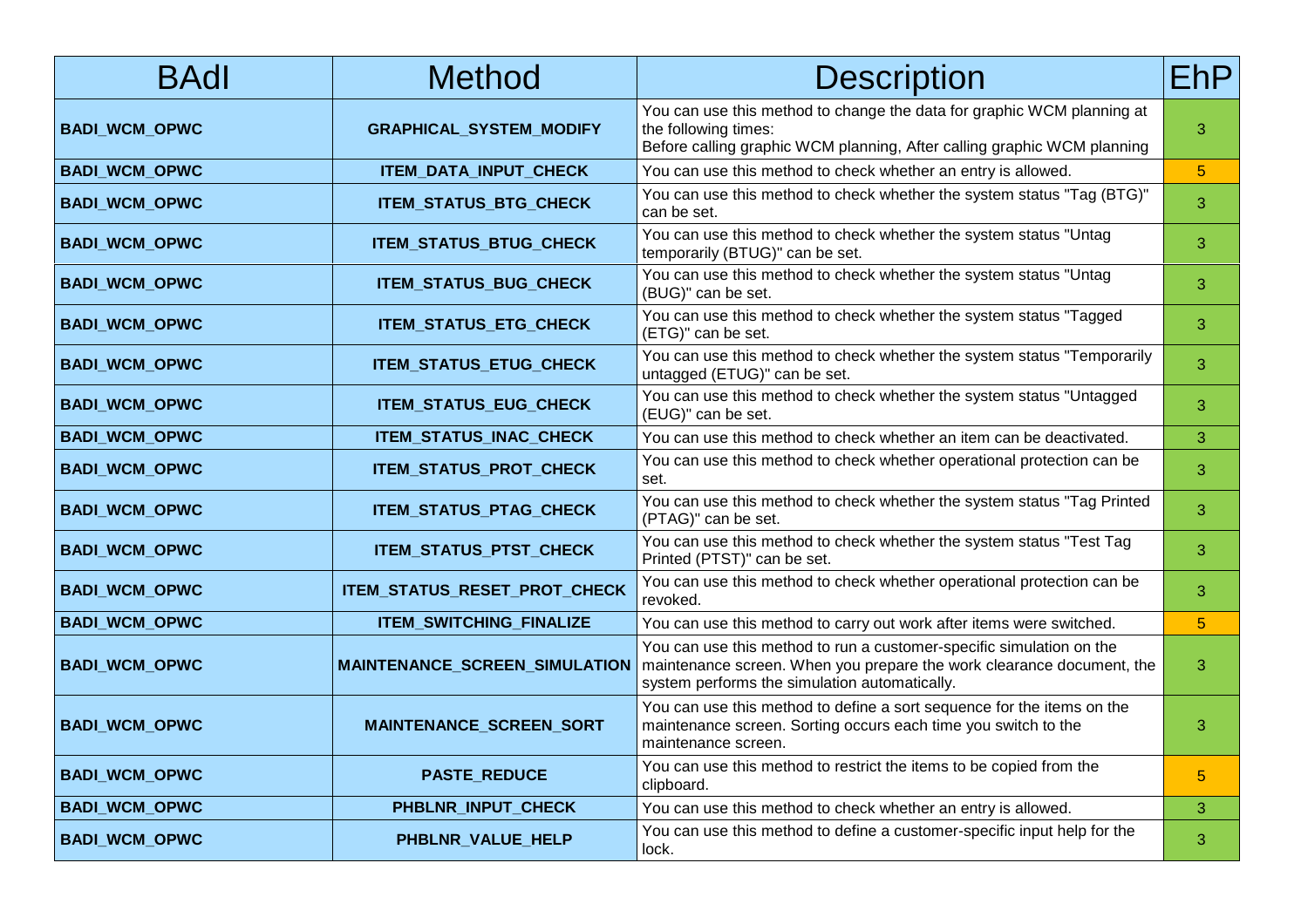| <b>BAdl</b>           | <b>Method</b>                | <b>Description</b>                                                                                                                         | EhP.           |
|-----------------------|------------------------------|--------------------------------------------------------------------------------------------------------------------------------------------|----------------|
| <b>BADI_WCM_OPWC</b>  | PREPARED_CHECK               | You can use this method to add a customer-specific check to the check<br>that runs when you prepare a work clearance document.             | 3              |
| <b>BADI_WCM_OPWC</b>  | PRINT_TAG_CHECK              | You can use this method to check whether tags can be printed.                                                                              | 3              |
| <b>BADI_WCM_OPWC</b>  | PRINT_TAG_REUSE_CHECK        | You can use this method to check whether a tag can be re-used.                                                                             | $\overline{5}$ |
| <b>BADI_WCM_OPWC</b>  | PRINT_TAGGING_LIST_CHECK     | You can use this method to check whether an operational list for tagging<br>can be printed.                                                | 3              |
| <b>BADI_WCM_OPWC</b>  | PRINT_TEST_TAG_CHECK         | You can use this method to check whether test tags can be printed.                                                                         | 3              |
| <b>BADI_WCM_OPWC</b>  | PRINT_TEST_TAG_REUSE_CHECK   | You can use this method to check whether a test tag can be re-used.                                                                        | $\overline{5}$ |
| <b>BADI_WCM_OPWC</b>  | PRINT_UNTAGGING_LIST_CHECK   | You can use this method to check whether an operational list for untagging<br>can be printed.                                              | 3              |
| <b>BADI_WCM_OPWC</b>  | RFC_DESTINATION_GET          | You can use this method to change a logical RFC destination for graphic<br>WCM planning.                                                   | 3              |
| <b>BADI_WCM_OPWC</b>  | <b>SELECTION_MODIFY</b>      | You can use this method to change the multiple selection of technical<br>objects for the user.                                             | 3              |
| <b>BADI_WCM_OPWC</b>  | SWITCHING_SCREEN_SIMULATION  | You can use this method to run a customer-specific simulation on the<br>switching screen.                                                  | 3              |
| <b>BADI_WCM_OPWC</b>  | SWITCHING_SCREEN_SORT        | You can use this method to define a sort sequence for the items on the<br>switching screen.                                                | 3              |
| <b>BADI_WCM_OPWC</b>  | TAGGING_LIST_EXPORT_CHECK    | You can use this method to check whether an operational list for tagging<br>can be made available to the worklist for mobile processing.   | 3              |
| <b>BADI_WCM_OPWC</b>  | UNTAGGABLE_CHECK             | You can use this method to check whether the system status "Untaggable"<br>(UNT)" can be set.                                              | 3              |
| <b>BADI_WCM_OPWC</b>  | UNTAGGING_LIST_EXPORT_CHECK  | You can use this method to check whether an operational list for untagging<br>can be made available to the worklist for mobile processing. | 3              |
| <b>BADI_WCM_OPWC</b>  | USRFLD_GET                   | You can use this method to set the global user field for an item.<br>Setting takes place at PBO.                                           | 3              |
| <b>BADI_WCM_ORDER</b> | <b>COLOR_MODIFY</b>          | You can use this method to change the color for the WCM-relevant order.                                                                    | 3              |
| <b>BADI_WCM_ORDER</b> | <b>CONTINUE_CHECK</b>        | You can use this method to check whether the dialog window "Valuation"<br>can be closed.                                                   | 3              |
| <b>BADI_WCM_ORDER</b> | <b>FCODE_DEACTIVATE</b>      | You can use this method to deactivate function codes (dialog window<br>"Valuation"). Deactivation occurs at PBO.                           | 3              |
| <b>BADI_WCM_ORDER</b> | <b>FUNCTION_TEXTS_MODIFY</b> | You can use this method to set the texts for the pushbuttons for work<br>clearance management. Setting takes place at PBO.                 | 5              |
| <b>BADI_WCM_ORDER</b> | <b>INIT</b>                  | You can use this method to set data. Setting takes place at PBO.                                                                           | 5 <sup>5</sup> |
| <b>BADI_WCM_ORDER</b> | <b>JOB_DATA_MODIFY</b>       | You can use this method to change the selection for the data to be<br>updated.                                                             | 5              |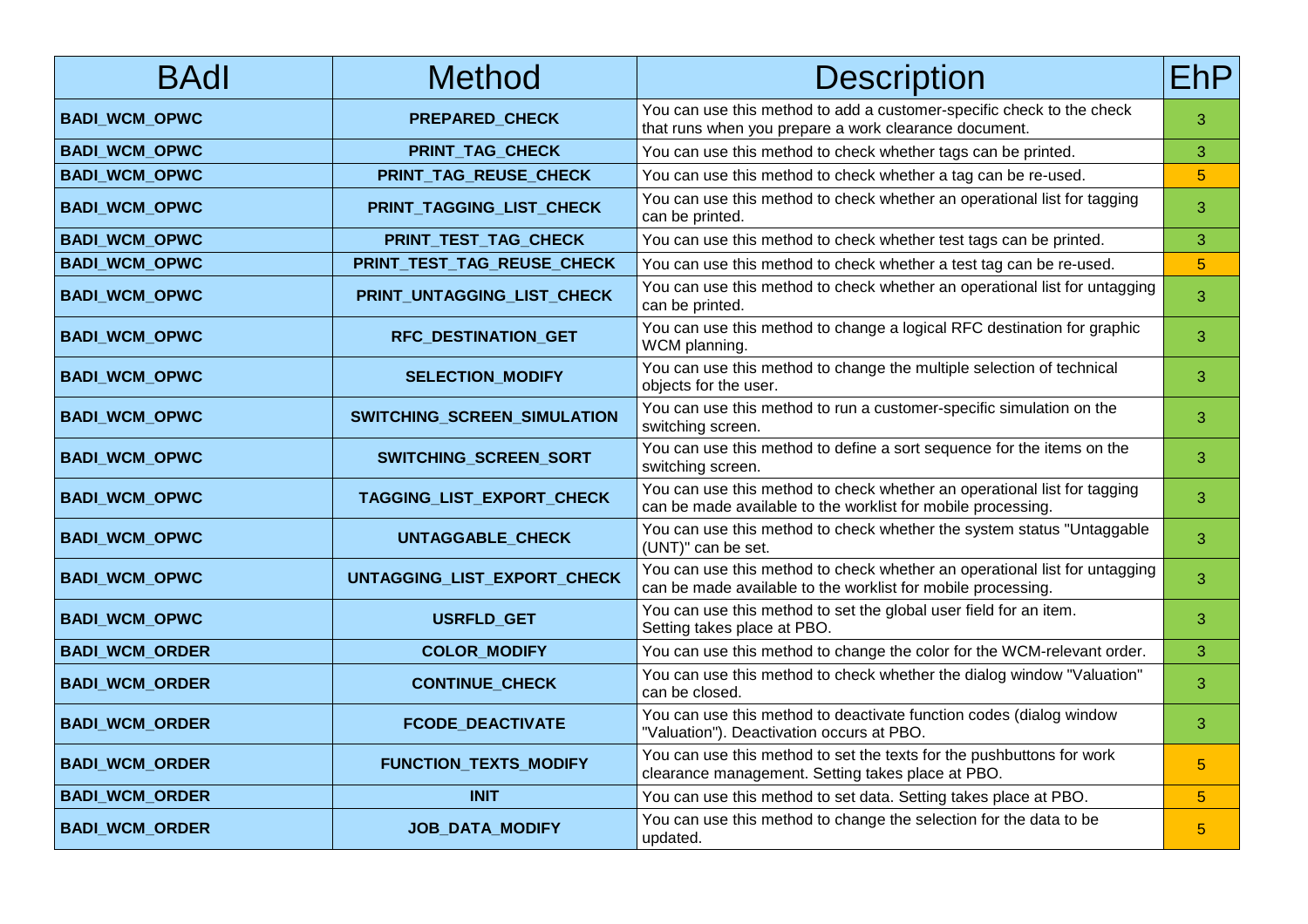| <b>BAdl</b>           | Method                      | <b>Description</b>                                                                                                             | EhP            |
|-----------------------|-----------------------------|--------------------------------------------------------------------------------------------------------------------------------|----------------|
| <b>BADI_WCM_ORDER</b> | JOB_DELAY_MODIFY            | You can use this method to delay the scheduling for program RIWC0024.                                                          | $5\phantom{.}$ |
| <b>BADI_WCM_ORDER</b> | JOB_USER_GET                | You can use this method to set the user ID for which program RIWC0024<br>is executed in the background.                        | 3              |
| <b>BADI_WCM_ORDER</b> | OPER_CONTINUE_CHECK         | You can use this method to check whether the dialog window<br>"WCM-relevant operations" can be closed.                         | 3              |
| <b>BADI WCM ORDER</b> | OPER FCODE DEACTIVATE       | You can use this method to deactivate function codes (dialog window<br>"WCM-relevant operations"). Deactivation occurs at PBO. | 3              |
| <b>BADI_WCM_ORDER</b> | OPER_STATUS_EXEC_CHECK      | You can use this method to check whether a "Release for execution<br>(EXEC)" can be granted for a WCM-relevant operation.      | 3              |
| <b>BADI_WCM_ORDER</b> | OPER_STATUS_WOCO_CHECK      | You can use this method to check whether a "Completion of work<br>(WOCO)" can be confirmed for a WCM-relevant operation.       | 3              |
| <b>BADI_WCM_ORDER</b> | OPER_VALUATE_WITH_NO_CHECK  | You can use this method to check whether an approval for a<br>WCM-relevant operation can have the value "Not Required".        | 3              |
| <b>BADI_WCM_ORDER</b> | OPER_VALUATE_WITH_YES_CHECK | You can use this method to check whether an approval for a<br>WCM-relevant operation can have the value "Required".            | 3              |
| <b>BADI_WCM_ORDER</b> | <b>SAVE</b>                 | You can use this method to carry out final work.                                                                               | $\overline{5}$ |
| <b>BADI_WCM_ORDER</b> | STATUS_EXEC_CHECK           | You can use this method to check whether a "release for execution" can<br>be granted for a WCM-relevant order.                 | 3              |
| <b>BADI_WCM_ORDER</b> | <b>STATUS_WCM_CHECK</b>     | You can use this method to check whether work clearance management<br>can be activated for an order.                           | $5\phantom{.}$ |
| <b>BADI_WCM_ORDER</b> | STATUS_WOCO_CHECK           | You can use this method to check whether a "completion of work" can be<br>confirmed for a WCM-relevant order.                  | 3              |
| <b>BADI_WCM_ORDER</b> | <b>TEXT_MODIFY</b>          | You can use this method to change the descriptions (singular and plural)<br>for the WCM-relevant order.                        | 3              |
| <b>BADI_WCM_ORDER</b> | VALUATE_WITH_NO_CHECK       | You can use this method to check whether an application can have the<br>value "No" for a WCM-relevant order.                   | 3              |
| <b>BADI_WCM_ORDER</b> | VALUATE_WITH_YES_CHECK      | You can use this method to check whether an application can have the<br>value "Yes" for a WCM-relevant order.                  | 3              |
| BADI_WCM_WAP_001      | SUBSCREEN_DATA_GET          | You can use this method to transport customer-specific data from the<br>subscreen.                                             | 3              |
| BADI_WCM_WAP_001      | SUBSCREEN_DATA_SET          | You can use this method to transport customer-specific data to the<br>subscreen.                                               | 3              |
| BADI_WCM_WAP_001      | SUBSCREEN_FCODE_EXECUTE     | You can use this method to execute a subscreen-specific function code.                                                         | $5\phantom{.}$ |
| BADI_WCM_WAP_001      | TAB_PAGE_TITLE_GET          | You can use this method to set the title of the tab page on which the<br>subscreen is located.                                 | 3              |
| BADI_WCM_WAP_002      | <b>FCODE EXECUTE</b>        | You can use this method to execute a function code.                                                                            | 3              |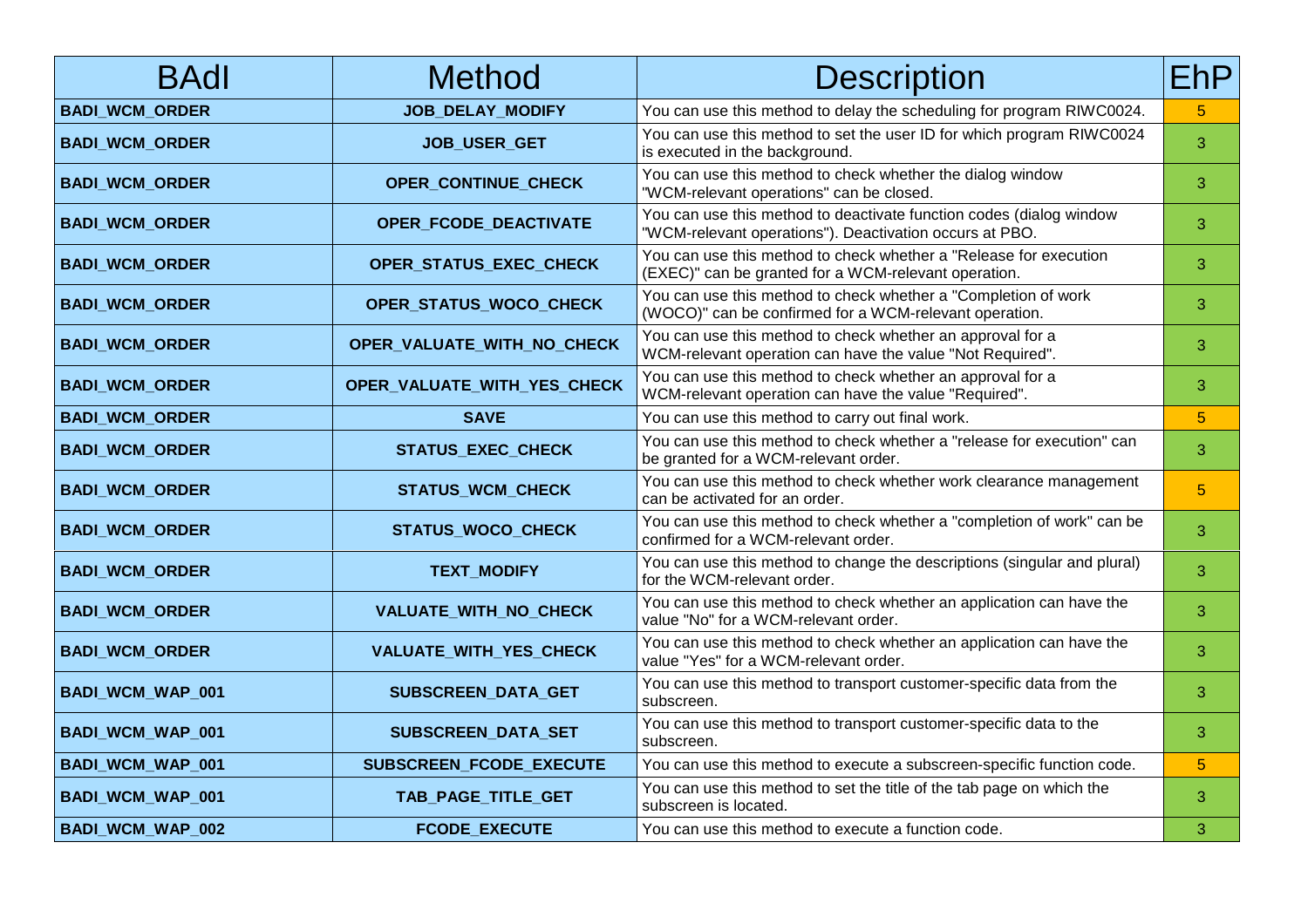| <b>BAdl</b>              | Method                       | <b>Description</b>                                                                                                          | EhP.            |
|--------------------------|------------------------------|-----------------------------------------------------------------------------------------------------------------------------|-----------------|
| <b>BADI_WCM_WAPI_001</b> | SUBSCREEN_DATA_GET           | You can use this method to transport customer-specific data from the<br>subscreen.                                          | 3               |
| <b>BADI_WCM_WAPI_001</b> | SUBSCREEN_DATA_SET           | You can use this method to transport customer-specific data to the<br>subscreen.                                            | 3               |
| BADI_WCM_WAPI_001        | SUBSCREEN_FCODE_EXECUTE      | You can use this method to execute a subscreen-specific function code.                                                      | $5\phantom{.}$  |
| <b>BADI_WCM_WAPI_001</b> | TAB_PAGE_TITLE_GET           | You can use this method to set the title of the tab page on which the<br>subscreen is located.                              | 3               |
| BADI_WCM_WAPI_002        | <b>FCODE EXECUTE</b>         | You can use this method to execute a function code.                                                                         | 3               |
| BADI_WCM_WAPI_003        | <b>EXTEND_CHECK</b>          | You can use this method to check whether an extension of the validity can<br>be allowed.                                    | $5\phantom{.}$  |
| BADI_WCM_WAPI_003        | PHASE_TEXT_MODIFY            | You can use this method to set the phase of an application.                                                                 | 5               |
| BADI_WCM_WAPI_003        | STATUS_RESET_WPHO_CHECK      | You can use this method to check whether a work permit can be returned.                                                     | 6               |
| <b>BADI_WCM_WAPI_003</b> | <b>STATUS_WPHO_CHECK</b>     | You can use this method to check whether a work permit can be handed<br>out.                                                | 6               |
| <b>BADI_WCM_WAPI_003</b> | <b>WORK_NEED_MODIFY</b>      | You can use this method to set the work and requirements for an<br>application. They are set when you call the application. | $\overline{5}$  |
| <b>BADI_WCM_WAPI_003</b> | <b>WORK_NEED_DEACTIVATE</b>  | You can use this method to set the work and requirements for an<br>application. They are set when you call the application. | 5               |
| BADI_WCM_WCA_001         | SUBSCREEN_DATA_GET           | You can use this method to transport customer-specific data from the<br>subscreen.                                          | 3               |
| BADI_WCM_WCA_001         | SUBSCREEN_DATA_SET           | You can use this method to transport customer-specific data to the<br>subscreen.                                            | 3               |
| BADI_WCM_WCA_001         | SUBSCREEN_FCODE_EXECUTE      | You can use this method to execute a subscreen-specific function code.                                                      | $5\phantom{.0}$ |
| BADI_WCM_WCA_001         | TAB_PAGE_TITLE_GET           | You can use this method to set the title of the tab page on which the<br>subscreen is located.                              | 3               |
| BADI_WCM_WCA_002         | <b>FCODE_EXECUTE</b>         | You can use this method to execute a function code.                                                                         | 3               |
| BADI_WCM_WCA_003         | <b>EXTEND_CHECK</b>          | You can use this method to check whether an extension of the validity can<br>be allowed.                                    | $\overline{5}$  |
| BADI_WCM_WCA_003         | <b>FUNCTION_TEXTS_MODIFY</b> | You can use this method to set the text for the pushbutton for the test<br>cycle. Setting takes place at PBO.               | 3               |
| BADI_WCM_WCA_003         | PHASE_TEXT_MODIFY            | You can use this method to set the phase of an application.                                                                 | $\overline{5}$  |
| BADI_WCM_WCA_003         | STATUS_RESET_TENT_CHECK      | You can use this method to check whether the permission for a test cycle<br>can be revoked.                                 | 3               |
| BADI_WCM_WCA_003         | STATUS_RESET_TENT_FINALIZE   | You can use this method to carry out work after the permission for the test<br>cycle has been revoked.                      | $\overline{5}$  |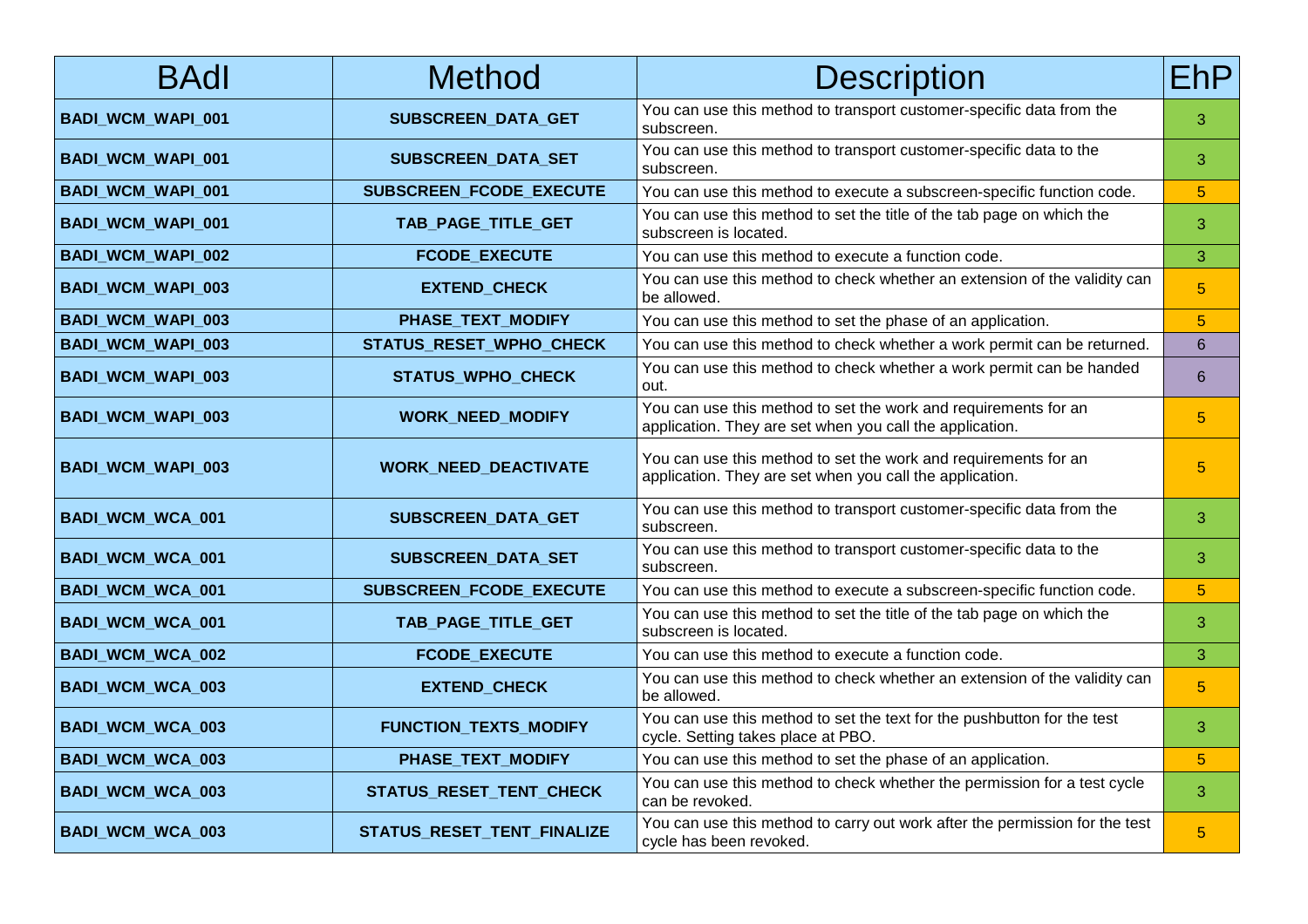| <b>BAdl</b>             | <b>Method</b>                      | <b>Description</b>                                                                                                                                          | <b>EhP</b>     |
|-------------------------|------------------------------------|-------------------------------------------------------------------------------------------------------------------------------------------------------------|----------------|
| <b>BADI_WCM_WCA_003</b> | STATUS_RESET_WPHO_CHECK            | You can use this method to check whether a work permit can be returned.                                                                                     | 6              |
| BADI_WCM_WCA_003        | <b>STATUS_TENT_CHECK</b>           | You can use this method to check whether a test cycle can be permitted.                                                                                     | 3              |
| BADI_WCM_WCA_003        | STATUS_TENT_FINALIZE               | You can use this method to carry out work after the test cycle has been<br>permitted.                                                                       | 5              |
| BADI_WCM_WCA_003        | <b>STATUS_WPHO_CHECK</b>           | You can use this method to check whether a work permit can be handed<br>out.                                                                                | 6              |
| BADI_WCM_WCA_003        | <b>WCD2WCA ASSIGN REDUCE</b>       | You can use this method to restrict the Operational WCDs, that are<br>assigned automatically.                                                               | 6              |
| BADI_WCM_WCA_003        | <b>WORK_NEED_DEACTIVATE</b>        | You can use this method to set the work and requirements for a work<br>clearance application.                                                               | 5              |
| <b>BADI_WCM_WCA_003</b> | <b>WORK_NEED_MODIFY</b>            | You can use this method to set the work and requirements for a work<br>clearance application. They are set when you call the work clearance<br>application. | 5 <sup>5</sup> |
| BADI_WCM_WCD_001        | SUBSCREEN_DATA_GET                 | You can use this method to transport customer-specific data from the<br>subscreen.                                                                          | 3              |
| BADI_WCM_WCD_001        | SUBSCREEN_DATA_SET                 | You can use this method to transport customer-specific data to the<br>subscreen.                                                                            | 3              |
| BADI_WCM_WCD_001        | SUBSCREEN_FCODE_EXECUTE            | You can use this method to execute a subscreen-specific function code.                                                                                      | 5              |
| BADI_WCM_WCD_001        | TAB_PAGE_TITLE_GET                 | You can use this method to set the title of the tab page on which the<br>subscreen is located.                                                              | 3              |
| BADI_WCM_WCD_002        | <b>FCODE EXECUTE</b>               | You can use this method to execute a function code.                                                                                                         | 3              |
| <b>BADI_WCM_WCMOBJ</b>  | <b>CANCEL_FINALIZE</b>             | You can use this method to carry out final work for a WCM object. This<br>method is executed when you cancel.                                               | 5 <sup>5</sup> |
| <b>BADI_WCM_WCMOBJ</b>  | <b>CHANGES_FORBIDDEN</b>           | You can use this method to restrict which additional data can be changed<br>for a WCM object, depending on system status and user status.                   | $5\phantom{.}$ |
| <b>BADI_WCM_WCMOBJ</b>  | <b>COLOR_MODIFY</b>                | You can use this method to change the color for a WCM object.                                                                                               | 3              |
| <b>BADI_WCM_WCMOBJ</b>  | COPY_MODEL_CHECK                   | You can use this method to check whether a WCM object can be created<br>with a template.                                                                    | 3              |
| <b>BADI_WCM_WCMOBJ</b>  | <b>FCODE_DEACTIVATE</b>            | You can use this method to deactivate function codes.<br>Deactivation occurs at PBO.                                                                        | 3              |
| <b>BADI_WCM_WCMOBJ</b>  | FUNCTION_AUTHORIZATION_CHECK       | You can use this method to check whether a function can be executed.                                                                                        | 6              |
| <b>BADI_WCM_WCMOBJ</b>  | <b>FUNCTION_TEXTS_MODIFY</b>       | You can use this method to set the texts for the pushbuttons for printing.<br>Setting takes place at PBO.                                                   | 5              |
| <b>BADI_WCM_WCMOBJ</b>  | <b>GUI_STATUS_FCODE_DEACTIVATE</b> | You can use this method to deactivate function codes. Deactivation occurs<br>at PBO.                                                                        | $\overline{5}$ |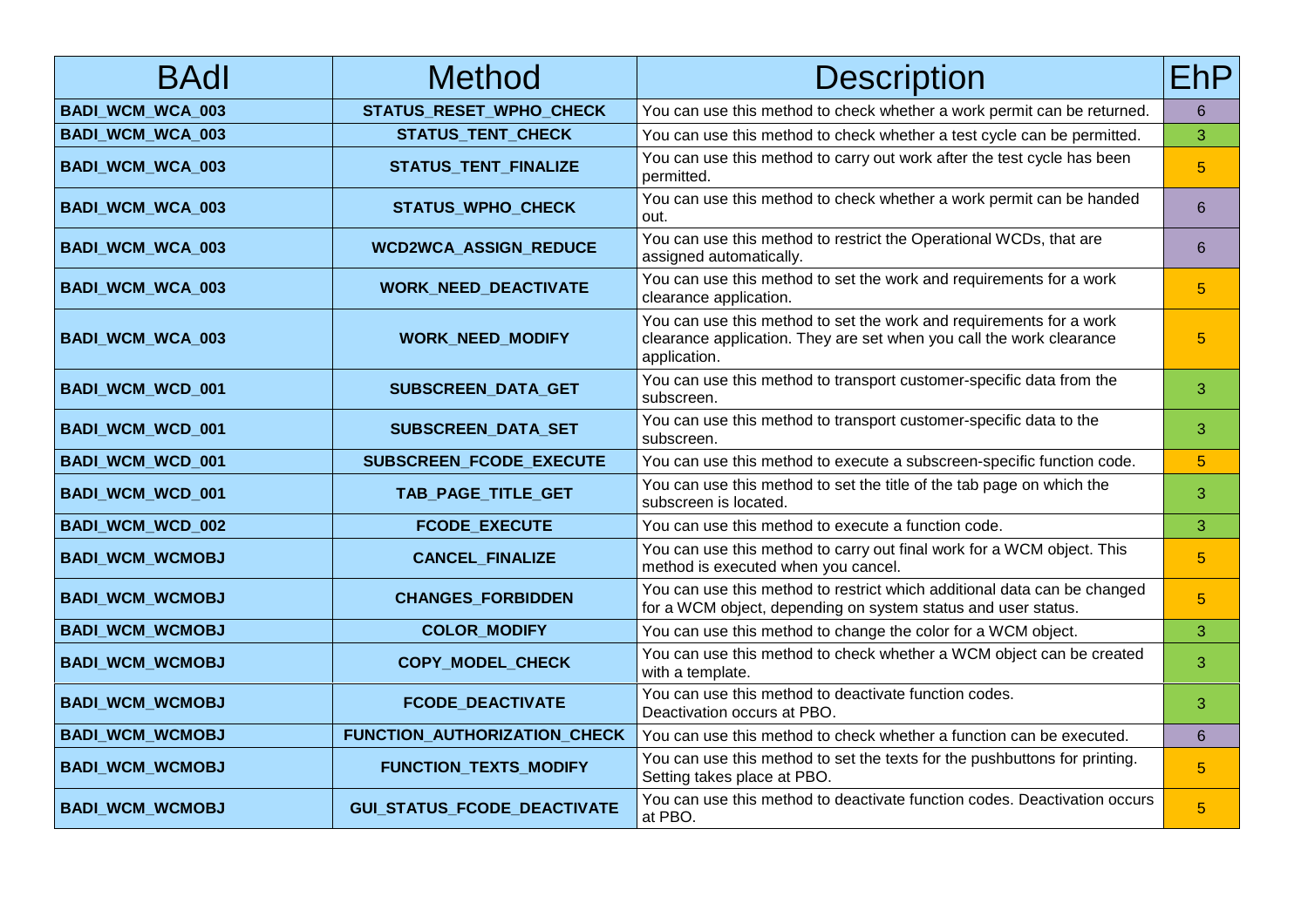| <b>BAdl</b>            | <b>Method</b>               | <b>Description</b>                                                                                                          | EhP            |
|------------------------|-----------------------------|-----------------------------------------------------------------------------------------------------------------------------|----------------|
| <b>BADI_WCM_WCMOBJ</b> | <b>INIT_FINALIZE</b>        | You can use this method to carry out final work for a WCM object. This<br>method is executed at initialization.             | $5\phantom{.}$ |
| <b>BADI_WCM_WCMOBJ</b> | JOB_DELAY_MODIFY            | You can use this method to delay the scheduling for program RIWC0023.                                                       | $\overline{5}$ |
| <b>BADI_WCM_WCMOBJ</b> | JOB_USER_GET                | You can use this method to set the user ID for which program RIWC0023<br>is executed in the background.                     | 3              |
| <b>BADI_WCM_WCMOBJ</b> | PLANNING_DATA_GET           | You can use this method to set the planning data for a WCM object.<br>Setting occurs immediately on calling the WCM object. | 3              |
| <b>BADI_WCM_WCMOBJ</b> | PRINT_CONTROL_MODIFY        | You can use this method to change the print settings. The changes are<br>made before the print program is called.           | $\overline{5}$ |
| <b>BADI_WCM_WCMOBJ</b> | PRINT_HEADER_DATA_CHECK     | You can use this method to check whether header data for a WCM object<br>can be printed.                                    | 3              |
| <b>BADI_WCM_WCMOBJ</b> | PRINT_WORK_PERMIT_CHECK     | You can use this method to check whether a work permit for a WCM object<br>can be printed.                                  | 3              |
| <b>BADI_WCM_WCMOBJ</b> | <b>SAVE_CHECK</b>           | You can use this method to check whether a WCM object can be saved.                                                         | 3              |
| <b>BADI_WCM_WCMOBJ</b> | <b>SAVE_FINALIZE</b>        | You can use this method to carry out final work for a WCM object. This<br>method is executed upon saving.                   | $\overline{5}$ |
| <b>BADI_WCM_WCMOBJ</b> | <b>STATUS_CHGN_CHECK</b>    | You can use this method to check whether a WCM object can be changed<br>again.                                              | 3              |
| <b>BADI_WCM_WCMOBJ</b> | <b>STATUS_CHGN_FINALIZE</b> | You can use this method to carry out work after a WCM object can be<br>changed again.                                       | $5\phantom{.}$ |
| <b>BADI_WCM_WCMOBJ</b> | STATUS_CLSD_CHECK           | You can use this method to check whether a WCM object can be closed.                                                        | 3              |
| <b>BADI_WCM_WCMOBJ</b> | <b>STATUS_CLSD_FINALIZE</b> | You can use this method to carry out work after a WCM object has been<br>closed.                                            | $5\phantom{.}$ |
| <b>BADI_WCM_WCMOBJ</b> | <b>STATUS_DLFL_CHECK</b>    | You can use this method to check whether a WCM object can be flagged<br>for deletion.                                       | 3              |
| <b>BADI_WCM_WCMOBJ</b> | <b>STATUS_DLFL_FINALIZE</b> | You can use this method to carry out work after a WCM object has been<br>flagged for deletion.                              | $5\phantom{.}$ |
| <b>BADI_WCM_WCMOBJ</b> | <b>STATUS_INAC_CHECK</b>    | You can use this method to check whether a WCM object can be<br>deactivated.                                                | 3              |
| <b>BADI_WCM_WCMOBJ</b> | <b>STATUS_INAC_FINALIZE</b> | You can use this method to carry out work after a WCM object has been<br>deactivated.                                       | $\overline{5}$ |
| <b>BADI_WCM_WCMOBJ</b> | <b>STATUS_PREP_CHECK</b>    | You can use this method to check whether a WCM object can be<br>prepared.                                                   | 3              |
| <b>BADI_WCM_WCMOBJ</b> | STATUS_PREP_FINALIZE        | You can use this method to carry out work after a WCM object has been<br>prepared.                                          | $\overline{5}$ |
| <b>BADI_WCM_WCMOBJ</b> | STATUS_REJC_CHECK           | You can use this method to check whether a WCM object can be rejected.                                                      | 3              |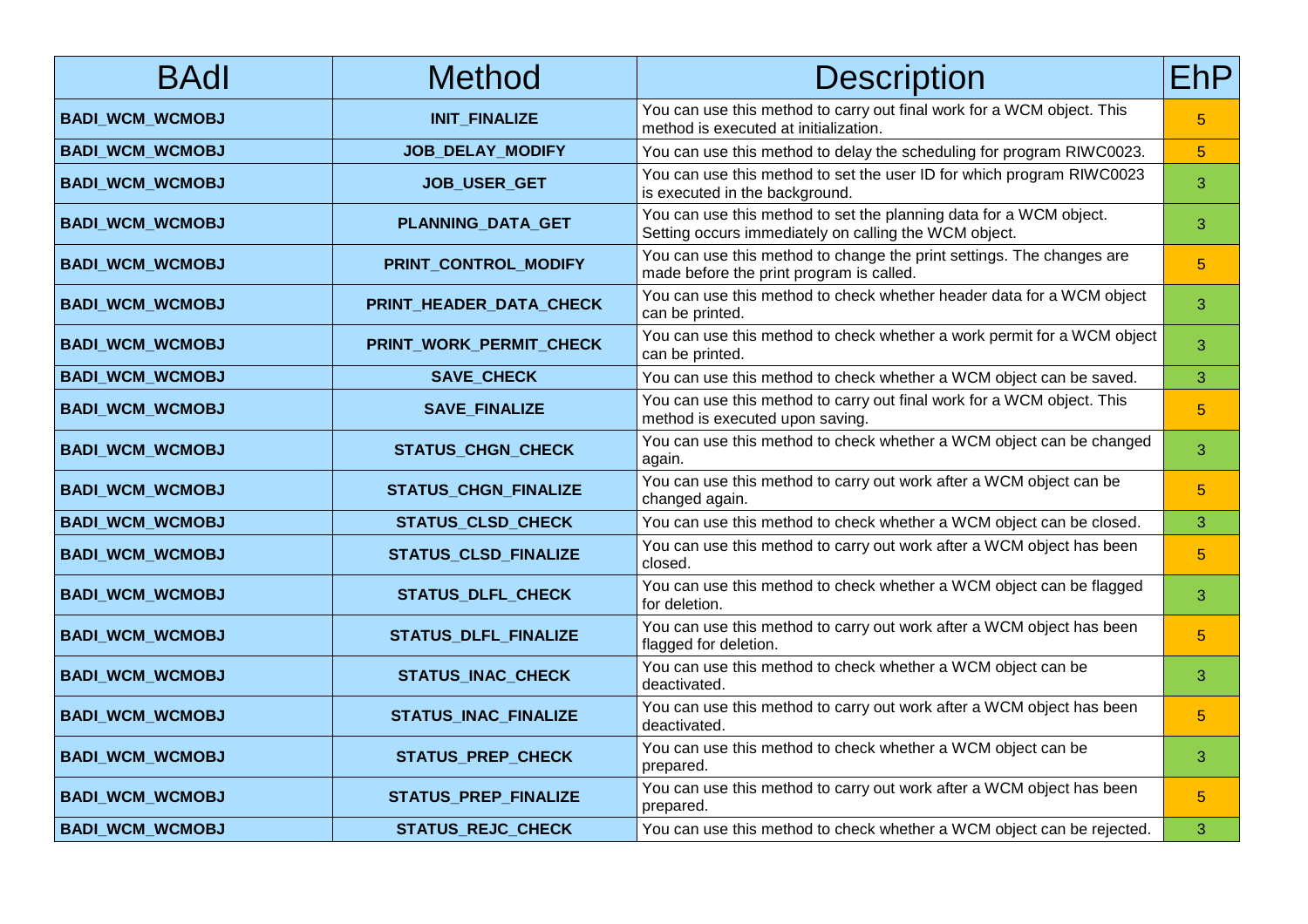| <b>BAdl</b>            | <b>Method</b>                  | <b>Description</b>                                                                                                                                                        | <b>EhP</b>      |
|------------------------|--------------------------------|---------------------------------------------------------------------------------------------------------------------------------------------------------------------------|-----------------|
| <b>BADI_WCM_WCMOBJ</b> | <b>STATUS_REJC_FINALIZE</b>    | You can use this method to carry out work after a WCM object has been<br>rejected.                                                                                        | $\overline{5}$  |
| <b>BADI_WCM_WCMOBJ</b> | STATUS_RESET_DLFL_CHECK        | You can use this method to check whether the deletion flag for a WCM<br>object can be revoked.                                                                            | 3               |
| <b>BADI_WCM_WCMOBJ</b> | STATUS_RESET_DLFL_FINALIZE     | You can use this method to carry out work after a deletion flag has been<br>revoked for a WCM object.                                                                     | $\overline{5}$  |
| <b>BADI_WCM_WCMOBJ</b> | STATUS_RESET_INAC_CHECK        | You can use this method to check whether a WCM object can be<br>activated.                                                                                                | 3               |
| <b>BADI_WCM_WCMOBJ</b> | STATUS_RESET_INAC_FINALIZE     | You can use this method to carry out work after a WCM object has been<br>activated.                                                                                       | $\overline{5}$  |
| <b>BADI_WCM_WCMOBJ</b> | TEMPLATE_DISPLAY_REDUCE        | You can use this method to restrict the template assignments to be<br>displayed for a WCM object.                                                                         | $5\phantom{.0}$ |
| <b>BADI_WCM_WCMOBJ</b> | TEMPLATE_FCODE_DEACTIVATE      | You can use this method to deactivate function codes. Deactivation occurs<br>at PBO.                                                                                      | $5\phantom{.}$  |
| <b>BADI_WCM_WCMOBJ</b> | TEMPLATE_SEARCH_REPLACE        | You can use this method to restrict the selection of templates to a<br>customer-specific selection.                                                                       | $\overline{5}$  |
| <b>BADI_WCM_WCMOBJ</b> | <b>TEXT_MODIFY</b>             | You can use this method to change the descriptions (singular and plural)<br>for a WCM object.                                                                             | 3               |
| <b>BADI_WCM_WCMOBJ</b> | UPDFLG_GET                     | You can use this method to set the change indicator for a WCM object.                                                                                                     | 3               |
| <b>BADI_WCM_WCMOBJ</b> | <b>USAGE_MODIFY</b>            | You can use this method to change the usage for a WCM object. The<br>change takes place on creation.                                                                      | 5               |
| <b>BADI_WCM_WCMOBJ</b> | USRFLD_GET                     | You can use this method to set the global user field for a WCM object.<br>Setting takes place at PBO.                                                                     | 3               |
| <b>BADI_WCM_WCMOBJ</b> | <b>VIEWPROFILE_MODIFY</b>      | You can use this method to change the view profile for a WCM object.                                                                                                      | $5\phantom{.0}$ |
| <b>BADI_WCM_WCTM</b>   | COPY_MODEL_REDUCE              | You can use this method to restrict the items to be copied from the<br>template.                                                                                          | $5\phantom{.0}$ |
| <b>BADI_WCM_WCTM</b>   | <b>GRAPHICAL_SYSTEM_MODIFY</b> | You can use this method to change the data for graphic WCM planning<br>at the following times:<br>Before calling graphic WCM planning; After calling graphic WCM planning | 3               |
| <b>BADI_WCM_WCTM</b>   | ITEM_DATA_INPUT_CHECK          | You can use this method to check whether an entry is allowed.                                                                                                             | $\overline{5}$  |
| <b>BADI_WCM_WCTM</b>   | ITEM_STATUS_INAC_CHECK         | You can use this method to check whether an item can be deactivated.                                                                                                      | 3               |
| <b>BADI_WCM_WCTM</b>   | <b>PASTE REDUCE</b>            | You can use this method to restrict the items to be copied from the<br>clipboard.                                                                                         | $5\phantom{.}$  |
| <b>BADI_WCM_WCTM</b>   | PHBLNR_INPUT_CHECK             | You can use this method to check whether an entry is allowed.                                                                                                             | 3               |
| <b>BADI_WCM_WCTM</b>   | PHBLNR_VALUE_HELP              | You can use this method to define a customer-specific input help for the<br>lock.                                                                                         | 3               |